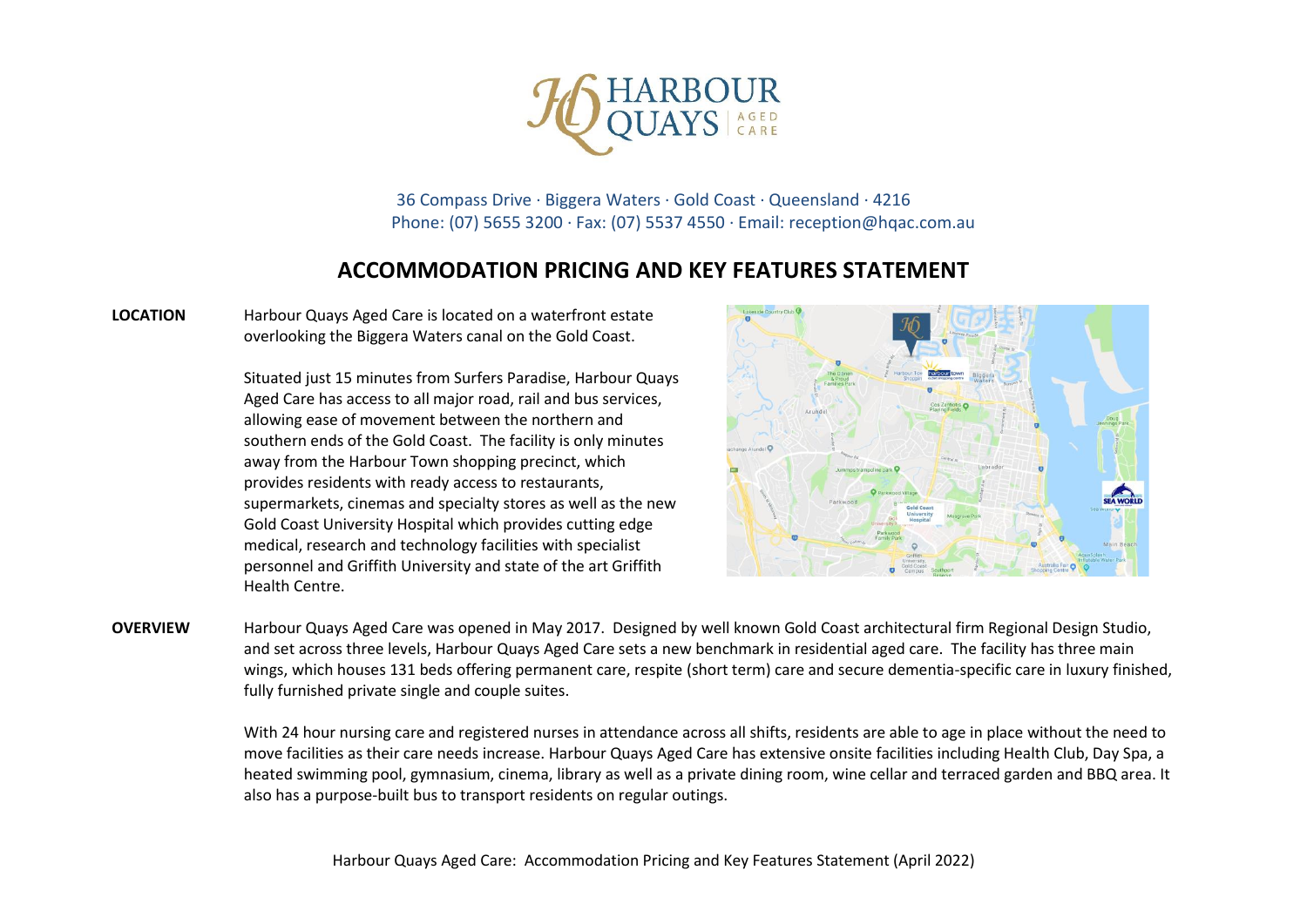

**COMMON AREAS Lounge Rooms:** There is a large central lounge for residents and their visitors which leads onto a courtyard and garden area as well as BBQ facilities. Each floor has a large lounge area equipped with tables, chairs and comfortable couches. Each of the three wings has its own common living area and secondary lounge containing individual chairs, couches, television, curtains and sheer window coverings.

> **Kitchen and Dining Areas**: A fully integrated state-of-the-art kitchen is located on the ground floor. The kitchen supplies fresh food and meals seven days a week. There is a main dining area with tables and chairs for the residents and tea/coffee making facilities available at all times. There is also a wine cellar.

**Activity Room / Cinema:** This room is located on the basement level and contains seating for church or group events. The room also has a large screen television which can be used for movie afternoons.

**Terrace Areas**: Every floor has an outdoor terrace area adjacent to the lounge areas. On the main ground floor, the outdoor terrace leads to a garden walk and BBQ area. Private balconies with outdoor furniture are provided in every suite.

**Lobby / Waiting Area / Carpark**: There are two waiting areas in the foyer with comfortable couches and coffee tables. Two large lifts service the upper levels and basement. There is also an extensive basement carpark with direct lift access to the upper levels. The carpark is available to residents (fees payable), visitors and staff.

**Exercise / Therapy Areas:** Located in the basement, the physiotherapy room, gymnasium and heated swimming pool are used for exercise and physiotherapy sessions.

**Hairdressing Salon:** The beauty therapy and hair salon is located in the basement and available for manicures, pedicures, haircuts and beauty treatments.

**ROOMS /**  All room categories have the following features:

**SUITES**

**Quality / Condition / Size / Amenity:** Minimum internal floor area of 31 sqm, electric beds with remote controls, all manchester provided (bed coverings, linen, blankets, towels), visitor's chairs and over-bed table, built-in wardrobe/cupboards, display shelves, windows with sheer curtains, curtains, designer carpet, individually controlled air conditioning, emergency call buttons next to beds and in the ensuite, flat screen television, phone connection capability and powerpoints.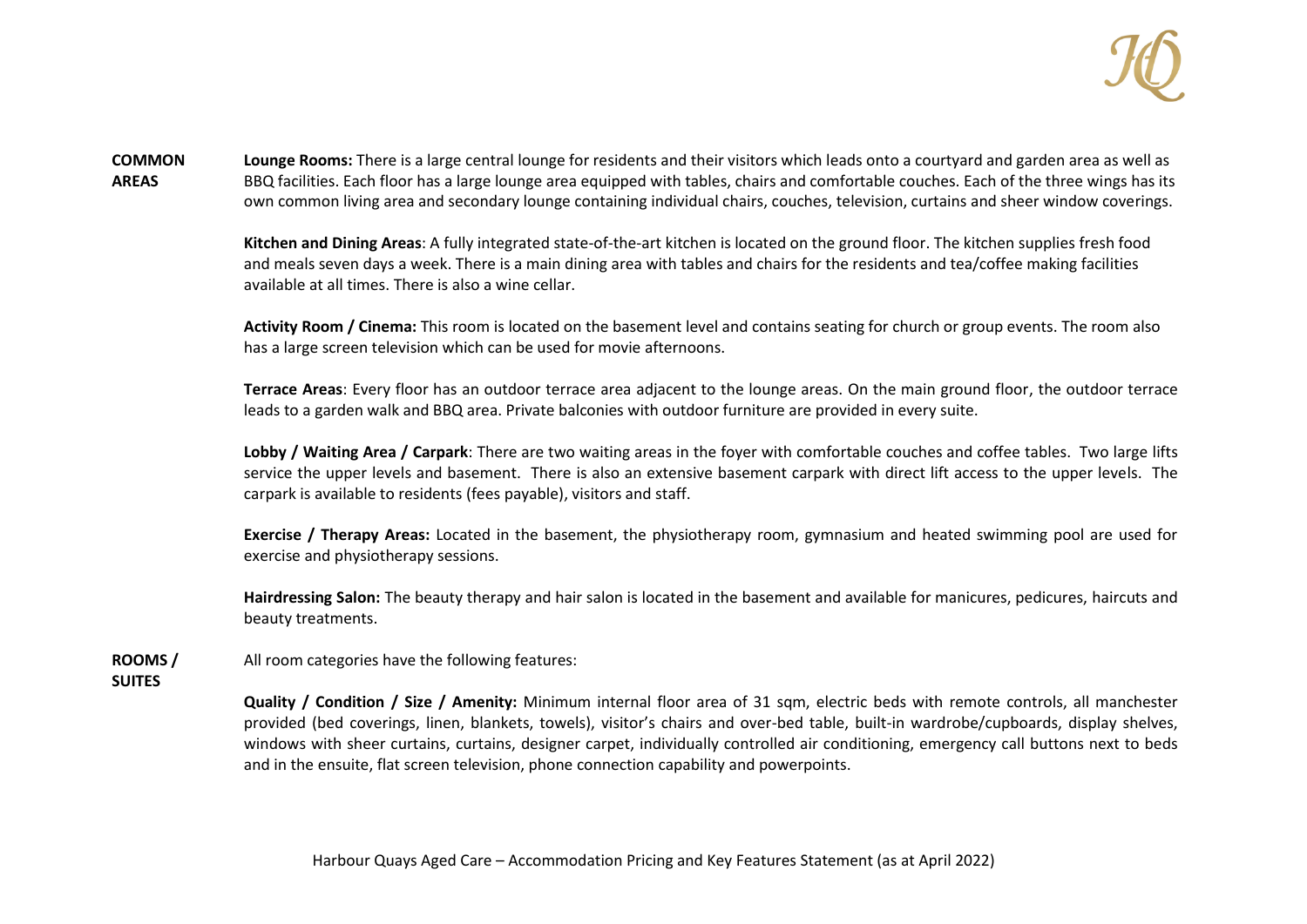

**Bathroom:** Each room has its own private ensuite bathroom. The showers have room for shower chair and each ensuite has over toilet aids. Bathrooms are spacious enough to accommodate wheel chairs and walking frames.

**Design Features**: The rooms are designed to cater for ageing-in-place such that ongoing care can be provided as each resident's needs change. All wings are interconnected and are designed to minimise the travel distance between a resident's room and common areas. Staff stations are centrally located on each wing with discrete full services. There is extensive landscaping and gardens, shade structures, gazebo and BBQ area. The entire facility is fitted with state of the art safety features including extensive fire sprinklers, smoke detectors, alarms and isolating zones throughout.

**QUALITY CARE & SERVICES Excellence in Care / Lifestyle / Community**: Harbour Quays Aged Care offers nursing staff available 24 hours a day; a care plan unique to each resident; assistance available for dressing, medication supervision, nursing care and personal needs; pastoral care and/or church services if required; a dedicated lifestyle team to facilitate daily and regular activities for residents; regular outings on a purpose-built bus kept on site for residents' use; four week rotational summer and winter menu developed in consultation with qualified dieticians to ensure correct nutrition and balance.

> **Dementia-Specific Care:** Harbour Quays Aged Care has secure dementia-specific wings located on each level with their own common areas. Dementia patients have ground floor access to a covered terrace with outdoor furniture and landscaped gardens. Each area is secure to prevent residents from wandering.

**Respite and Palliative Care:** Booked short term respite care is available. If required, palliative care is also available.

- **SERVICES**  The following services are provided at extra cost:
	- Hairdressing salon

**OFFERED AT ADDITIONAL** 

**COST**

- Beauty services including manicure & pedicure
- Services provided by allied health professionals
- Telephone call charges
- Meals for visitors
- Selection of bottled wine and beers
- Foxtel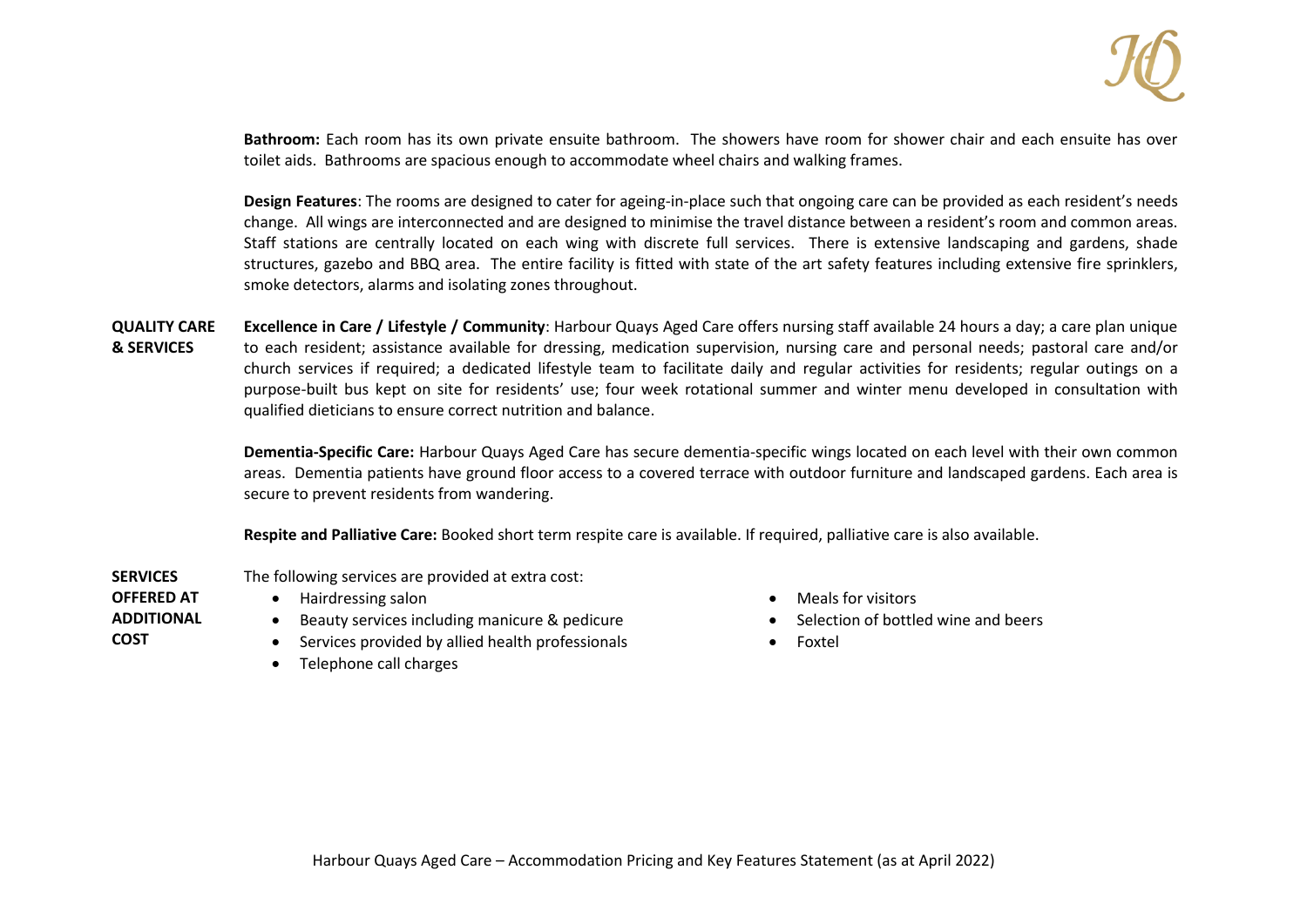

## **FEES AND CHARGES AT HARBOUR QUAYS AGED CARE**

When moving into Harbour Quays Aged Care, you may be required to pay a one-off lump-sum payment or deposit, as well as ongoing fees for your care, accommodation and daily living expenses. The Australian Government subsidises a range of aged care services in Australia but residents with the means must contribute to the cost of their care and accommodation.

At Harbour Quays Aged Care, you may be required to pay one or more of the following fees:

- (a) A basic daily care fee This fee applies to every resident. It is every resident's contribution to basic living costs. The fee is indexed at 85% of a standard Aged Pension and changes on 20 March and 20 September each year when the pension is reviewed.
- (b) A means-tested care fee This is an additional contribution towards the cost of care and not all people that move into aged care will be required to pay it. The Department of Human Services will make an assessment to see if you need to pay this fee. This assessment is based on an evaluation of your income and assets, and they will advise you of the amount. This can be before or after admission. There are annual and lifetime caps in place to limit the amount of the means-tested care fee you will need to pay.

The Department of Human Services notifies the resident and the aged care provider of the maximum daily fee payable. The means-tested care fee is payable from your date of admission. If the means-tested care fee has not been calculated upon your date of entry, the fees will default to the maximum rate until a determination has been made by Centrelink.

- (c) Premium Services Fee This is an additional daily fee payable for the provision of facilities, care and services over and above those services that all aged care recipients are required to receive under the *Quality of Care Principles 2014* (Cth) and for the delivery of higher levels of personal comfort and more individual lifestyle preferences similar to a hotel. The current Premium Services Fee is \$20/day.
- (d) An accommodation payment or accommodation contribution This is for your accommodation in Harbour Quays Aged Care. Some people will have their accommodation costs met in full or in part by the Australian Government, while others will need to pay the accommodation price agreed with us. See further information below.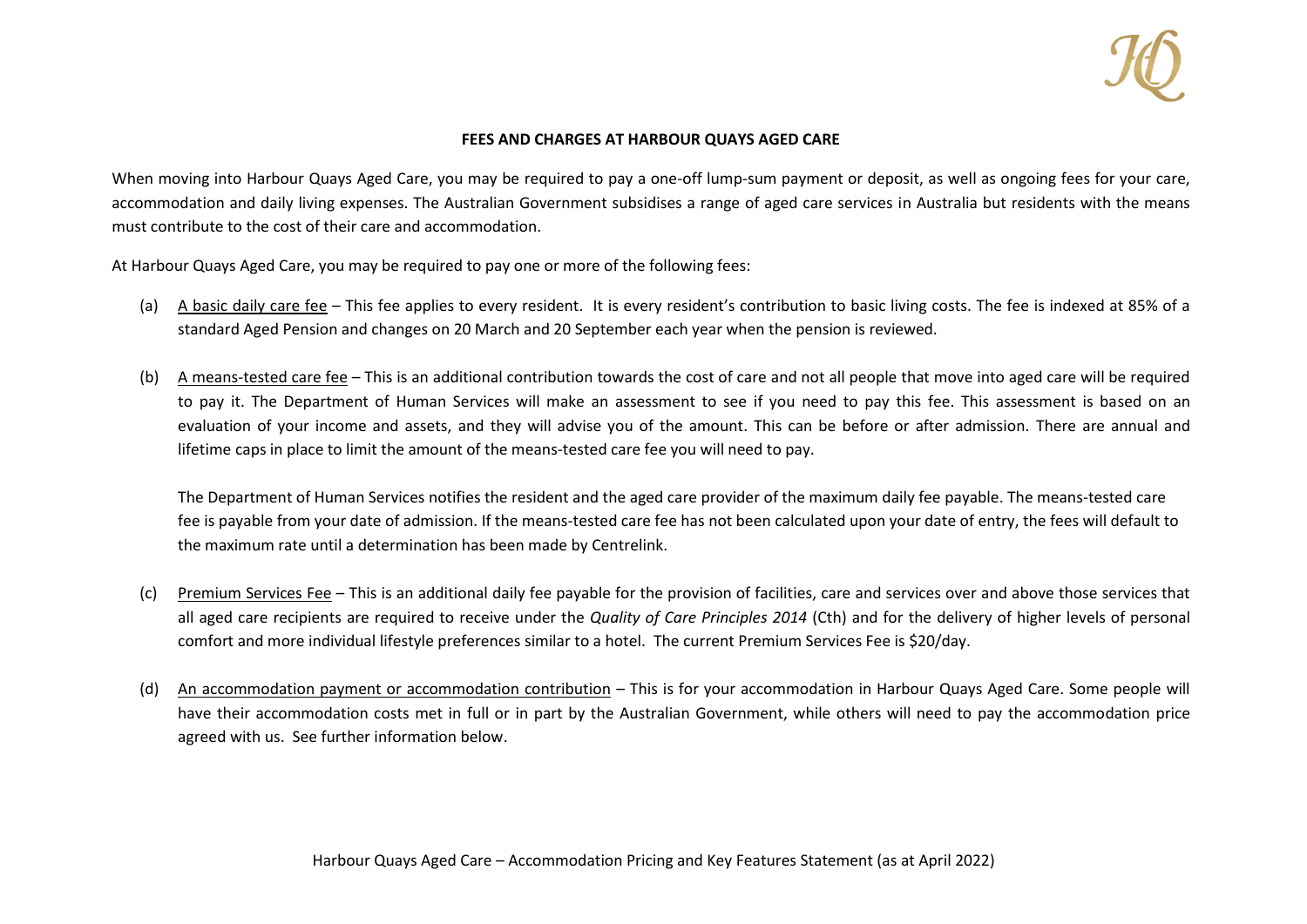

## **ACCOMMODATION PRICING (MAXIMUM ACCOMMODATION PAYMENT AMOUNT)**

| Room<br>Category      | Room<br><b>Size</b>      | Room<br>Occupancy | <b>Room Description</b>                                                                                                                 | <b>Maximum</b><br>Refundable<br>Accommodation<br><b>Deposit (RAD)</b> | <b>Maximum Daily</b><br><b>Accommodation</b><br>Payment (DAP)<br>(MPIR of 4.07%) | Combination<br><b>Payment Example</b><br>(50% RAD and 50%<br>DAP) |
|-----------------------|--------------------------|-------------------|-----------------------------------------------------------------------------------------------------------------------------------------|-----------------------------------------------------------------------|----------------------------------------------------------------------------------|-------------------------------------------------------------------|
| <b>Classic A</b>      | $31 - 35$ m <sup>2</sup> | Single            | Standard private room with private ensuite,<br>neighbourhood views.                                                                     | \$545,000                                                             | \$60.77                                                                          | 50% RAD: \$272,500<br>50% DAP: \$30.39                            |
| <b>Classic A+</b>     | $31 \text{ m}^2$         | Single            | Standard private room with private ensuite,<br>located on top floor with elevated<br>neighbourhood views.                               | \$550,000                                                             | \$61.33                                                                          | 50% RAD: \$275,000<br>50% DAP: \$30.66                            |
| <b>Classic Long</b>   | $31 - 32$ m <sup>2</sup> | Single            | Standard private room with private ensuite,<br>with elongated layout and garden and<br>courtyard views                                  | \$550,000                                                             | \$61.33                                                                          | 50% RAD: \$275,000<br>50% DAP: \$30.66                            |
| <b>Classic Long +</b> | $31 \text{ m}^2$         | Single            | Larger private room with private ensuite, with<br>elongated layout and located on top floor with<br>elevated garden and courtyard views | \$550,000                                                             | \$61.33                                                                          | 50% RAD: \$275,000<br>50% DAP: \$30.66                            |
| <b>Classic B</b>      | $31 - 35$ m <sup>2</sup> | Single            | Standard private room with private ensuite,<br>with water views or desirable outlook                                                    | \$550,000                                                             | \$61.33                                                                          | 50% RAD: \$275,000<br>50% DAP: \$30.66                            |
| <b>Classic B+</b>     | $31 \text{ m}^2$         | Single            | Standard private room and private ensuite,<br>with water views or desirable outlook and<br>located on top floor                         | \$550,000                                                             | \$61.33                                                                          | 50% RAD: \$275,000<br>50% DAP: \$30.66                            |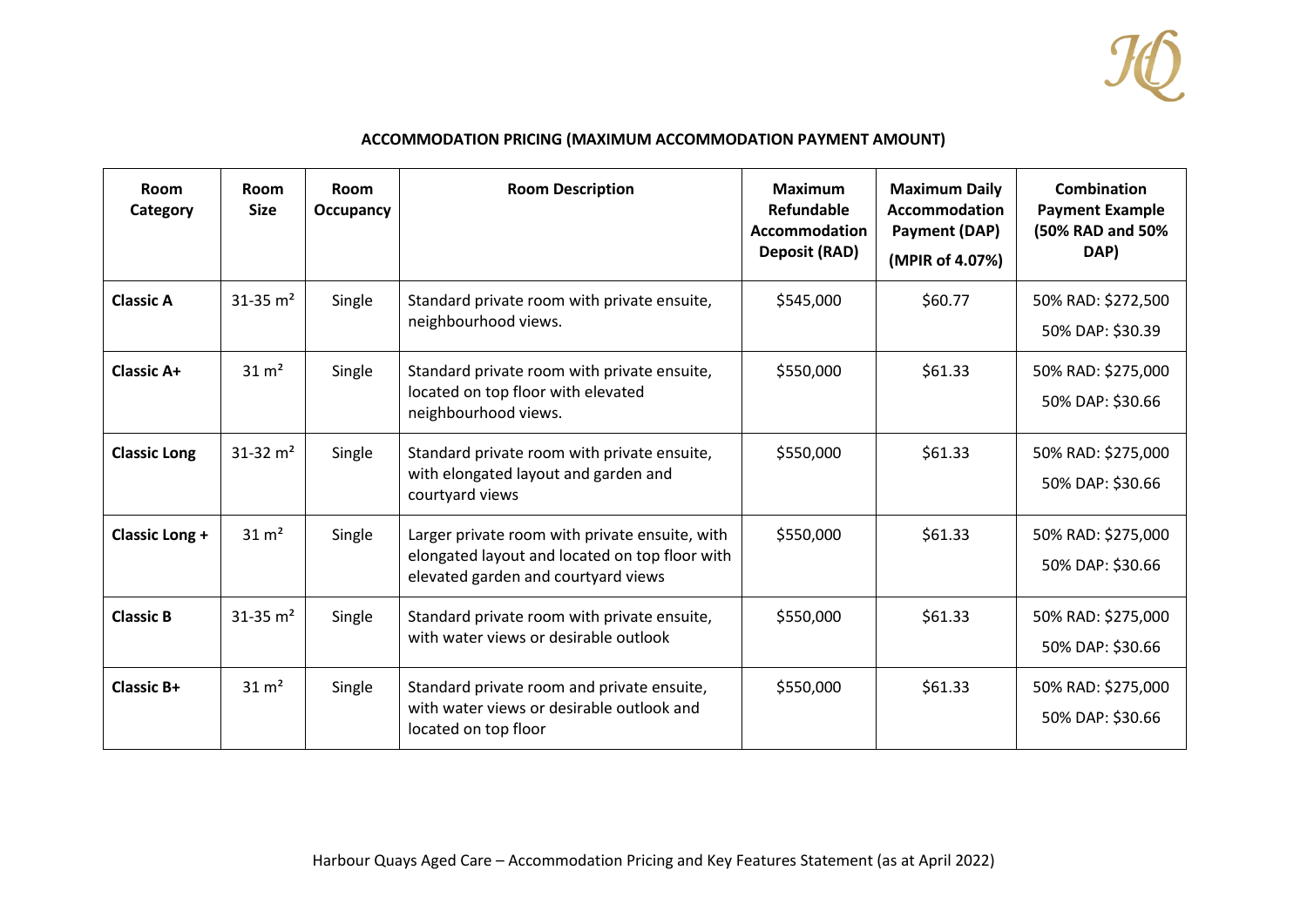

| Room<br>Category                 | Room<br><b>Size</b>    | Room<br>Occupancy   | <b>Room Description</b>                                                                                                                                                             | <b>Maximum</b><br>Refundable<br>Accommodation<br><b>Deposit (RAD)</b> | <b>Maximum Daily</b><br><b>Accommodation</b><br>Payment (DAP)<br>(MPIR of 4.07%) | <b>Combination</b><br><b>Payment Example</b><br>(50% RAD and 50%<br>DAP) |
|----------------------------------|------------------------|---------------------|-------------------------------------------------------------------------------------------------------------------------------------------------------------------------------------|-----------------------------------------------------------------------|----------------------------------------------------------------------------------|--------------------------------------------------------------------------|
| <b>Classic B++</b>               | $31 \text{ m}^2$       | Single              | Standard private room and private ensuite,<br>with superior views and natural lighting, and<br>opening onto central courtyard space                                                 | \$665,341                                                             | \$74.19                                                                          | 50% RAD:<br>\$332,670.50<br>50% DAP: \$37.10                             |
| Double A<br><b>Deluxe</b>        | 32-40 $m2$             | Single or<br>couple | Double room with private ensuite in dementia<br>specific ward                                                                                                                       | \$550,000                                                             | \$61.33                                                                          | 50% RAD: \$275,000<br>50% DAP: \$30.66                                   |
| <b>Double B</b><br><b>Deluxe</b> | $35 \text{ m}^2$       | Single or<br>couple | Double room and private ensuite, each being a<br>corner room offering additional windows,<br>views and natural lighting                                                             | \$665,341                                                             | \$74.19                                                                          | 50% RAD:<br>\$332,670.50<br>50% DAP: \$37.10                             |
| Premier                          | 55-67 $m2$             | Single or<br>couple | Large double room with private ensuite, with<br>separate bedroom and living room with<br>kitchenette                                                                                | \$831,677                                                             | \$92.74                                                                          | 50% RAD:<br>\$415,838.50<br>50% DAP: \$46.37                             |
| Premier +                        | $74-79$ m <sup>2</sup> | Single or<br>couple | Very large double room with private ensuite,<br>with separate bedroom and living room with<br>kitchenette, and located on the front corner of<br>the building with superior outlook | \$1,053,447                                                           | \$117.47                                                                         | 50% RAD:<br>\$526,723.50<br>50% DAP: \$58.73                             |
| Accessible                       | $35 \text{ m}^2$       | Single              | Wheelchair friendly private room with a larger<br>private ensuite                                                                                                                   | \$545,000                                                             | \$60.77                                                                          | 50% RAD: \$272,500<br>50% DAP: \$30.39                                   |